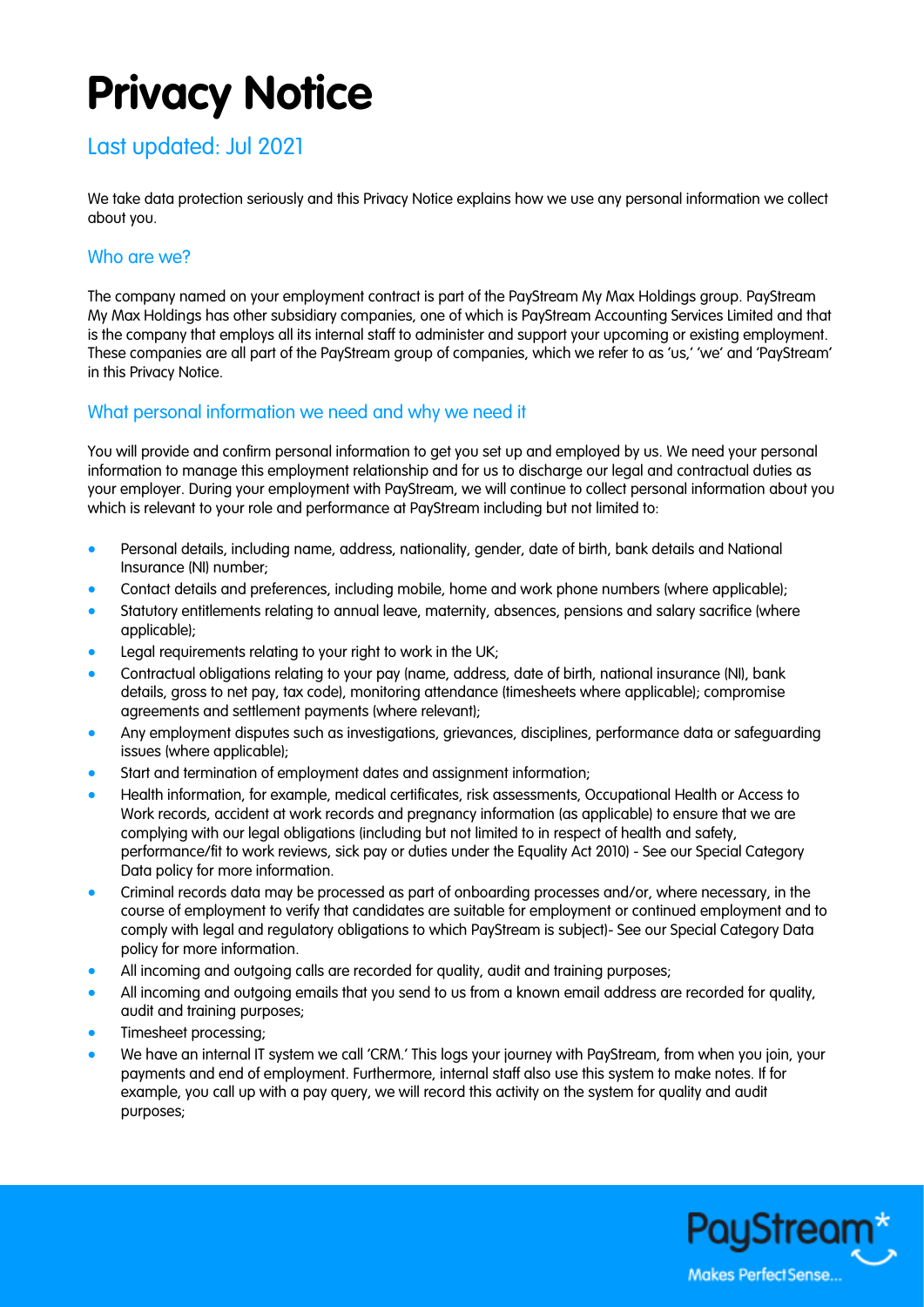• If you visit our website, we collect information about the Internet Protocol (IP) address of your device used to access the site. This helps us to monitor the level of activity and service we provide. You can find more information about this on our website.

Prior to your employment, in some cases, your recruitment consultant may have passed on your name and contact details so that we can contact you in respect of our employment offer. Alternatively, you may have contacted us directly, either via our website or otherwise. In order that we can get you set up quickly, we will call, text and email you reminders to join us and/or otherwise, to encourage you to accept our employment offer.

Where you do not join PayStream, we will hold your personal information, for the purposes of our legitimate interests, in accordance with the following retention schedule:

- 3 months: the personal information that we hold about you will be deleted within 3 months where we attempt to contact you to discuss joining PayStream, but you do not respond to our calls and emails or we do not provide an illustration of estimated take home pay.
- 9 months: the personal information that we hold about you will be deleted within 9 months where we've made contact with you to discuss PayStream, have issued you with a log-in to join us but the application remains incomplete. We may contact you periodically within the 9 month timescale to re-offer our employment.

Where you do join PayStream's employment, we will hold your personal information, for the purposes outlined below, in accordance with the following retention schedule:

• We hold your personal information until the end of the 6th financial year following the end of your employment, apart from your personal bank details which we delete within 6 months after your employment end. In the rare instance we hold any special categories of personal data (such as medical information, or criminal record data) which we will retain this data for 6 months post-employment unless statutory or contractual requirements mean we must keep the records for longer.

We hold your personal information securely to comply with our legal and tax obligations, to deal with contract and insurance claims and to respond to any queries from recruitment businesses in respect of the funds paid for our services, for example overpayments. We also hold your data for this period to allow you to easily re-join us.

#### How will we use the information about you?

There are different reasons why we collect, store and use the information we hold about you. These are:

- Compliance with a legal obligation: we need to process your information for tax and reporting purposes, and to provide statutory entitlements such as annual leave, pension, maternity, sick pay or flexible working and to ensure you have the right to work in the UK. There may also be new legal requirements that we or you need to adhere to.
- We will check on your identity and use external databases to do this. For more information, please see the 'Who else sees your information?' section. Employers are legally obliged to check every employee has the right to work in the UK. Where a passport, or otherwise, does not grant the right to work in the UK, we will always ask for further documentation to support this. We will treat your right to work documentation with upmost care and provide it with appropriate safeguards for your fundamental rights and interests. Processing in this context is necessary for the purposes of carrying out obligations and exercising specific rights of PayStream or of you in the field of employment and social security and social protection law in so far as authorised by data protection law.
- For the performance of a contract: we need to fulfil our contractual obligations, such as to pay you and in order to do so we may need to share your information with the recruitment business (or client where there is no recruitment business in the contractual chain); this may include exchanging information on hours worked, payments and tax deductions if it is necessary to fulfil our contract. We may also notify you from time to time of any contractual matters pursuant to your employment with us.

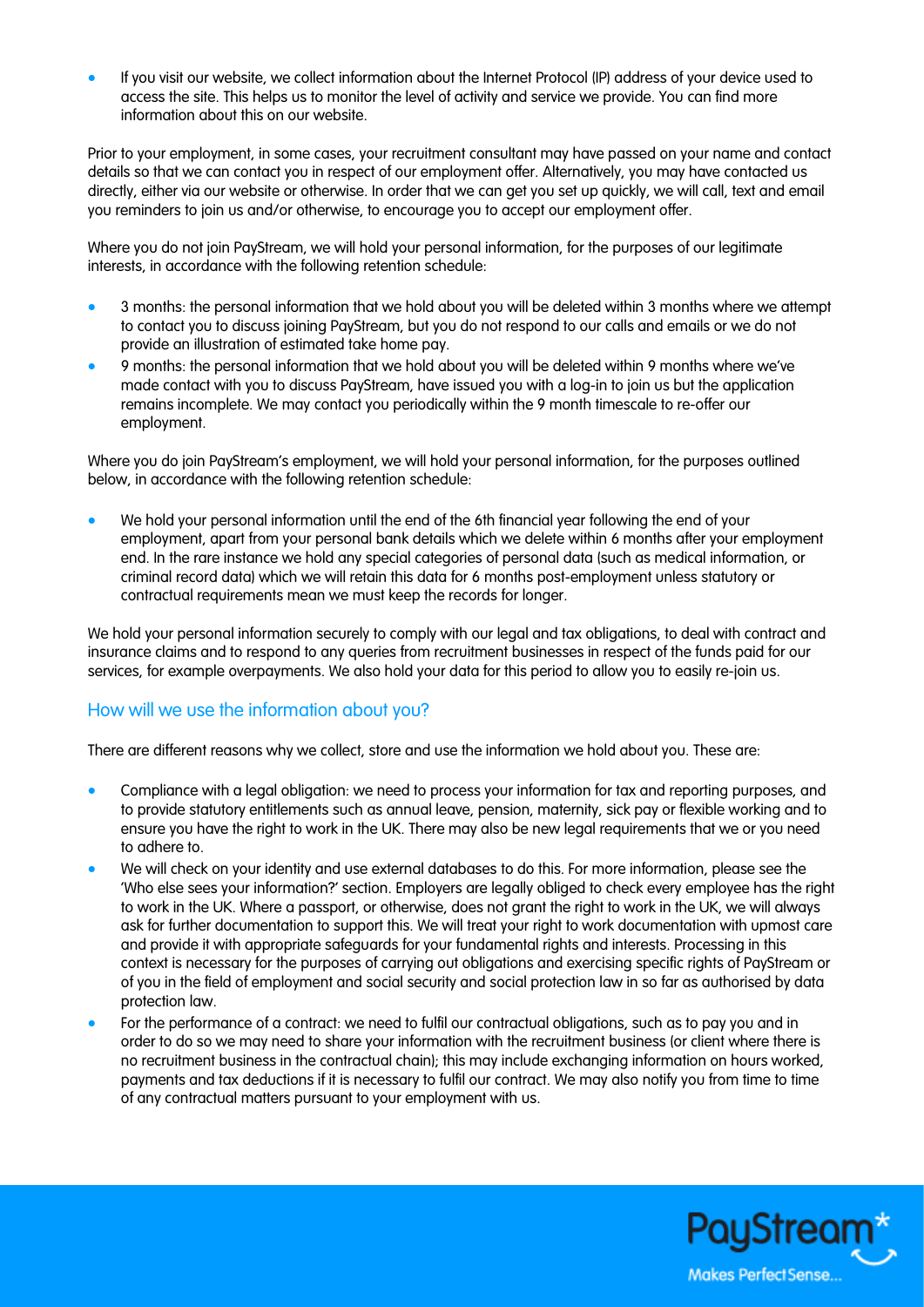- In some circumstances, we may collect information about your health. For example, if you need special assistance working in your environment due to health issues, we will want to understand and record specific information about your health so that we can make any reasonable adjustments. It will be necessary for us to record this information to help us comply and demonstrate our employer obligations in the field of health and safety and employment law. It may also be necessary to hold this information as an audit trail to establish, exercise or defend legal claims.
- Our legitimate interests: we may, for instance, ask you to participate in surveys, although this will be voluntary. We use surveys, reviews and marketing tools to get your feedback and make continuous improvements to PayStream. Disciplinary, grievance, redundancy, termination of employment may also be processed in line with this reason, however it will depend on the circumstances and we may, for example, also rely on the performance of a contract or compliance with a legal obligation as our reason to process your information in this respect.
- In the unlikely event that you owe us money, we will take steps to recover our funds which may involve sending your information to an external debt collection agency. We currently use Hilton-Baird Collection Services Limited which is part of the Hilton-Baird Group. Furthermore, where you owe us money but we cannot locate you, we will send your name, contact details (phone and email), date of birth, National Insurance number and date of last contact (if any) to Global Investigations Limited for use of their tracing service.
- We may need to share information on your hours worked, payments and tax deductions with the recruitment business to demonstrate our compliance and/or in order to fulfil our contractual commitments with the recruitment business. In order to do this, we may be required to send a copy of your payslip to the recruitment business. We will do this securely so as to reduce the likelihood of any data breach.
- We will keep you informed of any news which may affect your employment with us or that, in our opinion, will improve our relationship. This may include, but not be limited to, enhancements to our portal or other IT capabilities.
- In respect of your entitlement to work in the UK (where applicable), if you hold a Biometric Residence Permit, we will check it using the Government's 'Check a Biometric Residence Permit' service. Where you have an outstanding appeal or application with the Home Office, an Application Registration Card or a Certificate of Application, we will check it using the Government's Employer Checking Service.
- We use an email and marketing automation provider called Adestra. For more information, see the 'Who else sees your information?' section below.

#### Who else sees your information?

In certain circumstances, we may need to share your information with others. With whom we share your information and the reasons behind this are as follows:

- To comply with our legal obligations, we may disclose your personal information to any member of our group, which means our subsidiaries, our ultimate holding company and its subsidiaries, as defined in section 1159 of the UK Companies Act 2006.
- If we are under a duty to disclose or share your personal information in order to comply with any legal obligation, or in order to enforce or apply the employment contract, terms of use or other agreements; or to protect the rights, property, or safety of PayStream, our employees, customers or others. This includes exchanging information with other companies and organisations for the purposes of the detection and prevention of crime (including financial crime and fraud), credit risk reduction, our insurance broker (Jelf Insurance Brokers Ltd. t/a Marsh Commercial, registered at 1 Tower Place West,
- Tower Place, London, EC3R 5BU) and insurance underwriters, our debt collection agency (Hilton-Baird Group) and a tracing service from Global Investigations Limited.
- In order to verify your identity we use GB Group. This allows us to verify your data and register you quickly. The data you provide during the joining process on our portal 'ID Verification' page will be checked against a number of databases. Further information on these databases is found on the ID Verification page of the portal. Once joined, it is also available on your existing member portal under 'Useful Docs,' and on request.
- We will need to ensure you have the right to work in the UK and where you don't automatically have the right to work in the UK (for example, non EEA) and present entitlement to work documents to us, we will use those documents, and personal information held within the documents, to carry out relevant checks, including transferring personal information to the gov.uk website to check the validity of [a biometric residence permit](https://www.gov.uk/check-biometric-residence-permit) or use of the [employer checking service.](https://www.gov.uk/employee-immigration-employment-status)

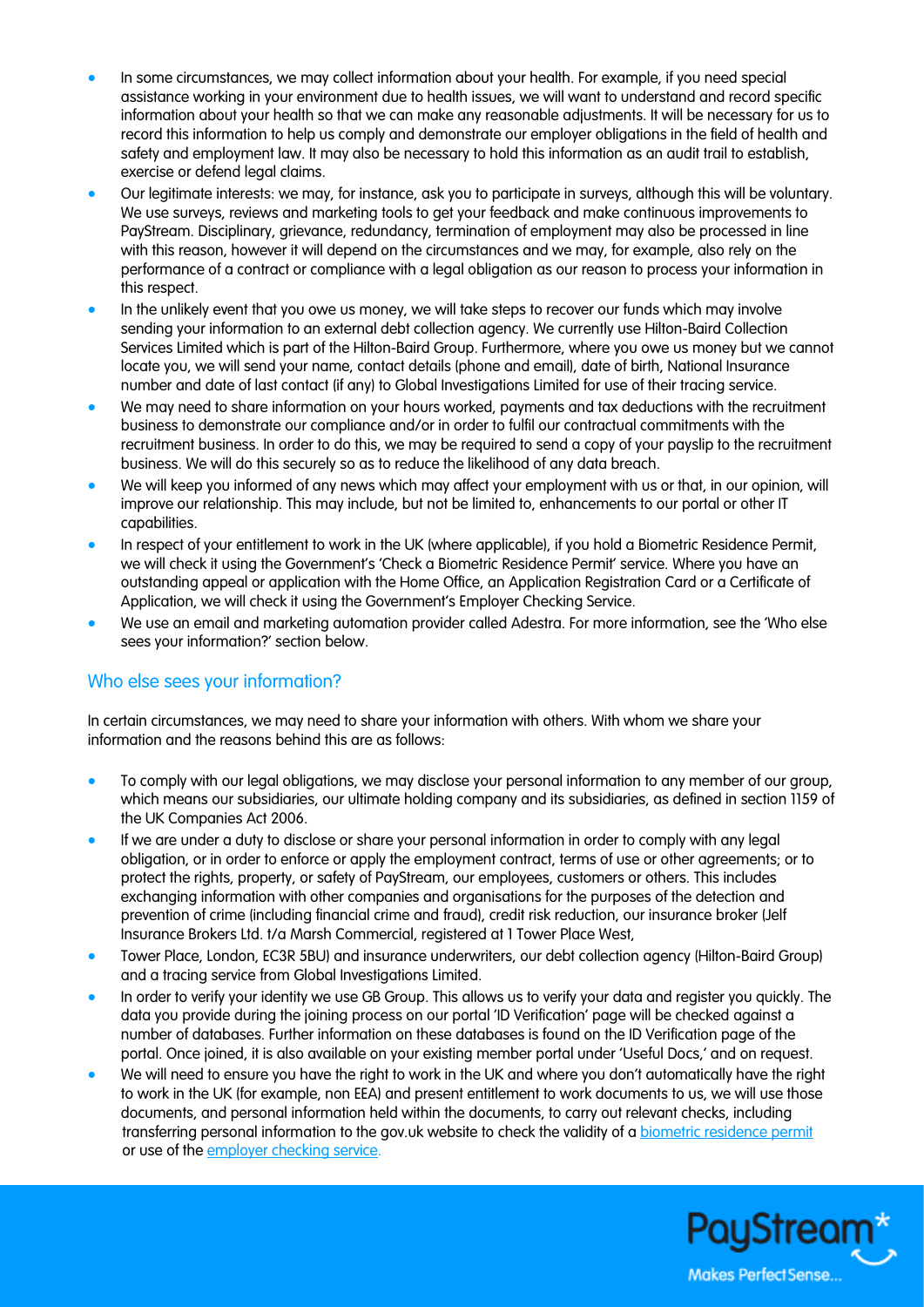- We may share your information with the recruitment business or other intermediary for which we hold a contract for the provision of your services for the purposes of compliance with the contract or any other legal obligation such as adherence to the Onshore Employment Intermediaries 2014 rules (section 44 of Chapter 7, Part 2 of ITEPA 2003).
- In the event that we sell or buy any business or assets, we may disclose your personal information to the prospective seller or buyer of such business or assets. If PayStream or substantially all of its assets are acquired by a third party, personal information held by it will be one of the transferred assets.
- We use an email marketing software from Adestra Limited ("Adestra"). Adestra help us to manage and send out emails and marketing campaigns in an efficient, targeted, secure and easy way. It involves uploading your name, email address, the internal ID we have allocated you and employer name (our Umbrella company).
- My Max Rewards is operated by People Value Limited. For the purposes of this product, it trades as Remus Rewards. If and when you log-in to My Max Rewards, the information you supply goes to People Value Limited.
- We use Mimecast UK Limited to sanitise, secure and archive all inbound, internal and outbound emails. All emails undergo various best practices checks / processes and the content is scanned for malicious content/markers.
- We use Shred-IT Limited for document destruction services. They help ensure that client, employee and confidential business information is kept secure at all times. Visit<https://www.shredit.co.uk/en-gb/home> for more information.
- We use Microsoft Azure for document storage for certain types of documents (such as expense receipts, timesheet attachments, invoices/Credit notes & payslips). Azure is used for storage of these documents only. No additional data processing is performed. All documents will be stored in UK data centres and encrypted at rest. Sensitive documents will also have additional encryption. Click [here](https://www.microsoft.com/en-gb/trust-center/privacy) for more information.
- An external company, Trustpilot A/S ("Trustpilot"), may contact you via email to invite you to review any services and/or products you received from us. We use Trustpilot to collect your feedback which means that we will share your name, email address and reference number with Trustpilot in order to collect your feedback and improve our services and products. If you want to read more about how Trustpilot process your data, you can find their Privacy Policy [here.](https://uk.legal.trustpilot.com/for-reviewers/end-user-privacy-terms) PayStream may also use such reviews in other promotional material and media for our advertising and promotional purposes.
- We use an external supplier, Ruler Analytics, who provide Marketing Analytics Software to us via the use of a tracking cookie on our website. The processing involves matching data (such as your name, email address or telephone number) with data that Ruler Analytics gather and store via the tracking cookie. The purpose of this processing is for Marketing Analysis to allow PayStream to attribute generated revenue to each website channel. If you want to read more about how Ruler Analytics process your data, a copy of their GPDR Policy and IT Security policy can be provided to you on request.
- We use an online form filling software provided by Typeform to allow us to collect data and information from you which will be used to provide our services to you. From time to time we may ask you to provide data to us via Typeform, the data is input into Typeform by you, and is forwarded to us securely by Typeform so we can use this in the manner intended. You can read more about Typeform and their Privacy Policy here: Typeform's [terms, conditions & policies.](https://admin.typeform.com/to/dwk6gt/)

## Your rights

You have a number of rights in respect of your personal information. You have the right to request a copy of the information that we hold about you. If you would like a copy of some or all of your personal information, please email [mymaxinfo@paystream.co.uk.](mailto:mymaxinfo@paystream.co.uk)

We want to make sure that your personal information is accurate and up to date. Please ask us to correct or remove information you think is inaccurate. We will only use your personal information as we have described in this Privacy Notice, but, in the unlikely event that we need to use it in a different way, we will provide you with an updated Privacy Notice.